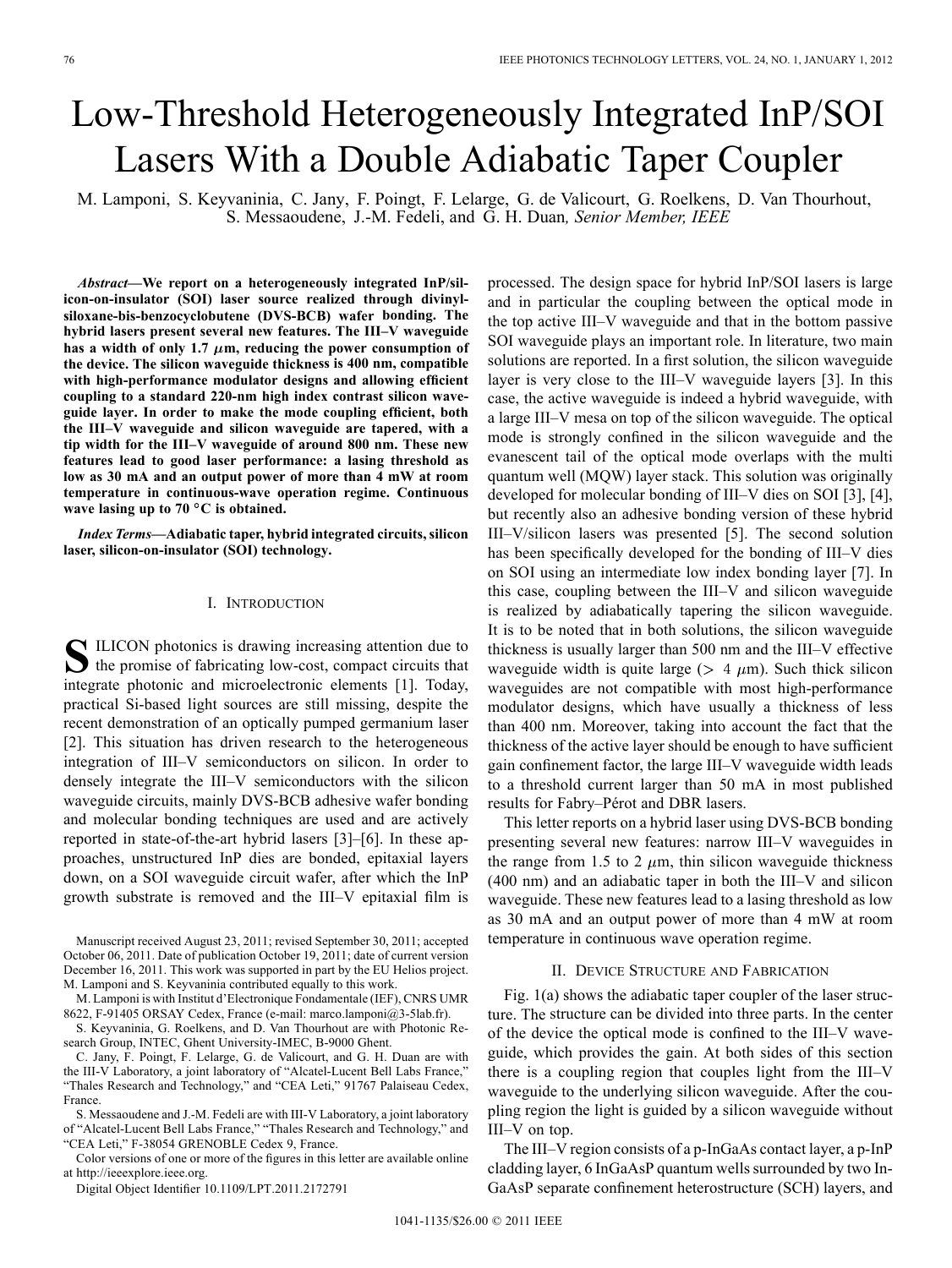

Fig. 1. (a) Three-dimensional view of the coupling structure of the hybrid laser with representative mode profiles in two cross-sections; (b) the detailed crosssectional view of the taper part of the hybrid laser.

an n-InP layer. The SOI substrate (200 mm wafer manufactured by SOITEC) is composed of a 400 nm mono-crystalline silicon layer on top of a 2  $\mu$ m thick buried oxide layer on a silicon substrate. The silicon rib waveguides have a height of 400 nm, an etch depth of 180 nm and a width of 1  $\mu$ m. The III–V epitaxial layers are transferred to the patterned SOI wafer through DVS-BCB adhesive bonding. The bonding layer thickness is around 80 nm.

## *A. Active Waveguide*

The active waveguide structure and the guided mode profile are illustrated in Fig. 1. The straight active waveguide has a width of 1.7  $\mu$ m. The intensity profiles of the fundamental mode are calculated using the film mode matching method [8]. The calculated optical confinement in the MQW is 11.3%.

#### *B. Coupling Structure*

To achieve index matching between the two waveguides a deep ridge III–V waveguide is used in the double taper region. As shown in Fig. 1(a), a double taper structure is used to allow the efficient coupling of the fundamental mode from the III–V waveguide to the silicon waveguide [9], [10]. In the double taper region, the silicon waveguide tapers from 350 nm to 1  $\mu$ m, while



Fig. 2. Coupling efficiency for different III–V taper tip widths as a function of the double taper length.

the III–V waveguide taper has two linear parts: the first part of 30  $\mu$ m long with the decrease of width from 1.7 to 1.0  $\mu$ m, and the second part of 150  $\mu$ m long starting with a III–V waveguide width of 1.0  $\mu$ m. Fig. 2 shows the coupling efficiency of the double adiabatic taper (while the DVS-BCB bonding layer thickness is 80 nm) for three values of the III–V tip width: 0.4, 0.8 and 1  $\mu$ m. We can see that the perfect coupling can only be achieved using a tip width of 0.4  $\mu$ m or less. Such a requirement on the tip width is due to the 400 nm silicon waveguide thickness. For thicker silicon waveguides a larger tip width can be tolerated. We can also observe highly efficient coupling for short taper length (around 30  $\mu$ m). However, the coupling efficiency varies quickly with the taper length and other parameters for such a taper length. Longer ( $> 100 \ \mu m$ ) tapers are preferred in order to get more robust coupling.

## *C. Fabrication*

After DVS-BCB adhesive bonding and InP substrate removal, an  $SiO<sub>2</sub>$  hard mask was defined using 248 nm UV contact lithography. ICP etching was used to etch through the InGaAs layer and partly etch the InP p-doped layer. The InP p-doped layer etching was completed by chemical selective etching. The MQW layer was etched by  $CH_4:H_2$  RIE. Fig. 3 show a scanning electron microscope (SEM) picture of the III–V taper. We can see that the tip width is around 0.8  $\mu$ m. This is due to the peculiar topology of the hybrid sample, which makes it impossible to achieve the designed dimension of the taper tips by contact lithography.

The active waveguide is encapsulated with DVS-BCB. A Ti/Pt/Au alloy was used for metallization on both p and n sides. Finally, the III–V/silicon wafer is cleaved after being thinned to 100  $\mu$ m, to form a Fabry–Pérot laser cavity. No coating was applied to the facets.

## III. CHARACTERIZATION RESULTS

The device is mounted on a temperature controller set to different temperatures. The laser output is collected by a photodiode located in front of the cleaved facet. The  $L-I$  at different temperatures and  $V-I$  curves at 20 °C are shown in Fig. 4 for